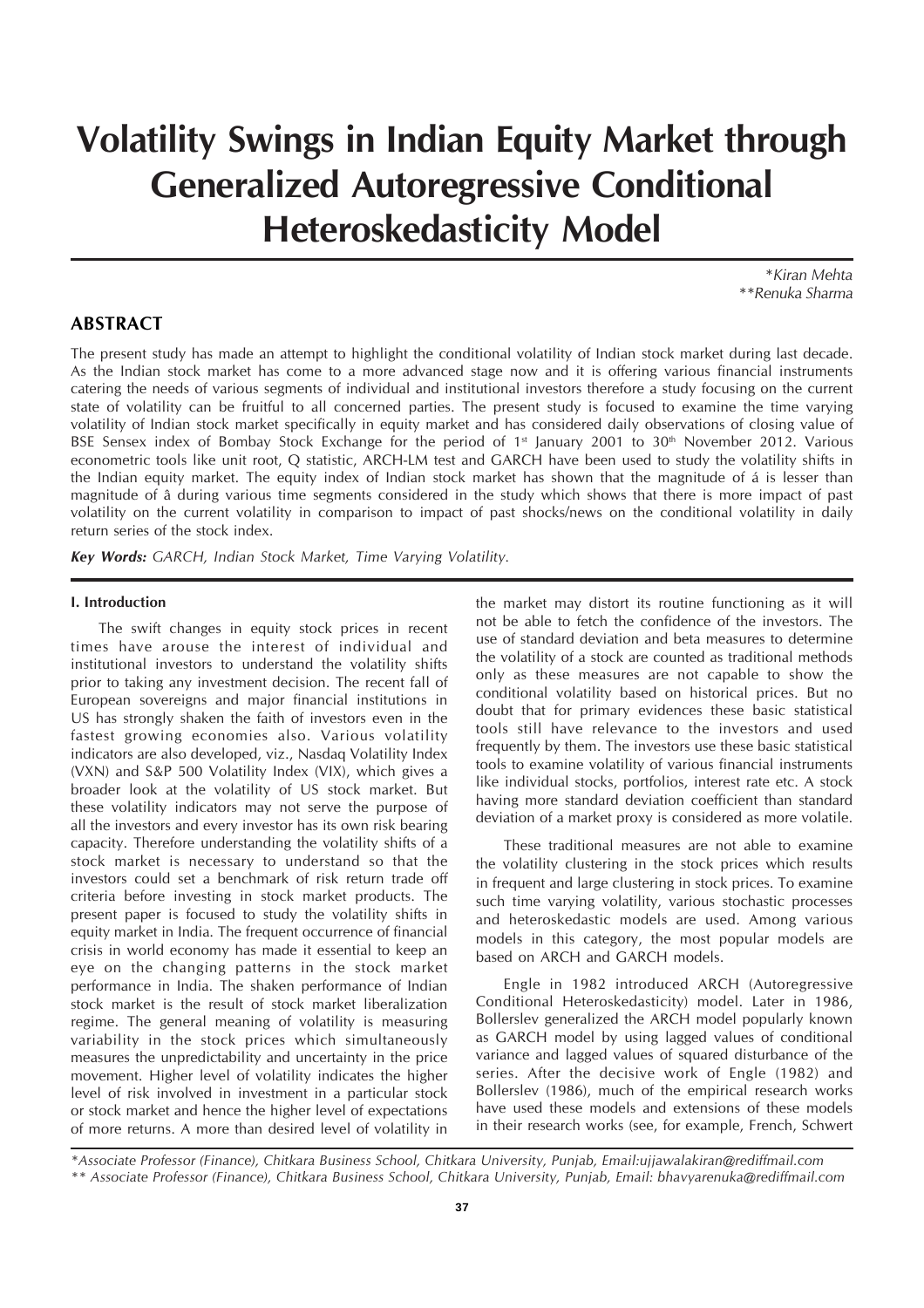and Stambaugh 1987; Akgiray, 1989; Connolly, 1989; Ballie and De Gennaro, 1990; Lamoureux and Lastrapes, 1990; Corhay and Tourani, 1994; Geyer, 1994; Nicholls and Tonuri, 1995; Booth, Martikainen and Tse, 1997; De Lima, 1998; and Sakata and White, 1998).

The persistence of volatility is not only dependent upon the turmoil global financial environment but several instances have also reported that introduction and development of derivative market has also an impact on the spikes in the stock index return series. Kumar S., Mohan, G. and Pappu S. (2002) examined the volatility in the Indian stock market after the introduction of future trading. Their study documented that the volatility in the individual stock prices was slightly increased and it was more dependent on the current news instead of volatility in the past. The past events also resulted in present volatility popularly known as conditional volatility. Choudhary (1996), De Santis (1997), and Lee et al. (2001) conducted studies on stock market volatility of various emerging markets and their findings indicated that there was positive but insignificant impact of conditional variance of stock returns on their volatility. Similarly the trading volume also determines the level of liquidity in the market which can further bang on the volatility patterns in a stock market. There are various models to determine

the level of volatility. The risk assessment is crucial for fund managers to draw their future strategies for risk management.

The present study has made an attempt to highlight the conditional volatility of Indian stock market during the last decade. As the Indian stock market has come to a more advanced stage now and it is offering various financial instruments catering the needs of various segments of individual and institutional investors therefore a study focusing on the current state of volatility can be fruitful to all concerned parties. Like all world economies, the Indian economy has also been impacted by the recent inopportune behavior of the strongest financial systems of the world. Although the Indian stock market has been able to stand in this challenging environment but the anticipated growth rate does not seem meeting the expectations of the investors. The history of equity market in India has seen various turmoil phases which were full of domestic scams and other irregularities resulting in a volatile environment. Various studies in the past have documented the evidences of persistence of volatility shifts in Indian stock market. The following figure has shown the movements in the closing prices of BSE Sensex during last decade.



Some more studies have been discussed hereunder citing the findings of volatility in various stock markets around the world. Kaur (2004) investigates the nature and characteristics of stock market volatility in India from January 1993 through March 2003 and examined daily closing observation of Sensex and Nifty, and S&P 500 by using ARCH and GARCH models. The study concluded that there is mixed evidence of return and volatility spillover between the US and the Indian markets. Batra (2004) studied stock market volatility in India during post liberalization era. He documented that structural breaks

in the volatility of stock market are more likely to be the consequence of macro policy reforms taken by government and the bullish phase after the liberalization reforms were found longer and stable. Further Raju et al. (2004) examined volatility of international stock markets. Their study documented that volatility in Indian stock market was comparatively lesser than other stock markets of the world. Their study further reported that the information efficiency in Indian stock market has increased over time and even the intraday volatility is also under control.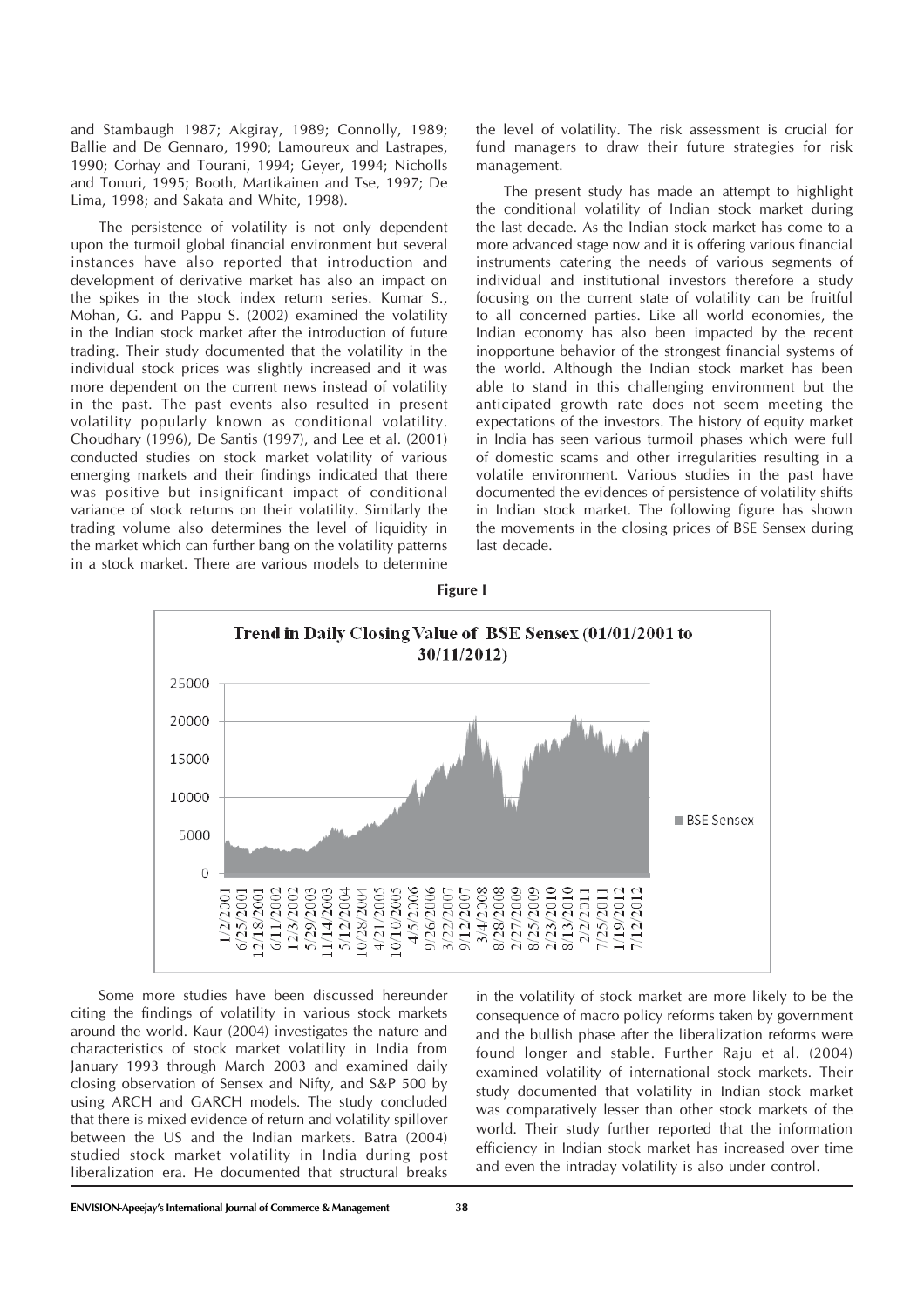In more recent studies the evidences are found in a blended form. Padhi (2006) used ARCH and GARCH models to explain the volatility of Indian stock market during 1990-2004. Her study documented similar trends in the volatility of indices and individual stocks of various industrial segments. Bansal and Pasricha (2009) examined the volatility shifts of Indian stock market by opening the stock market for Foreign Institutional Investors. But the volatility on Indian stock market was not found significantly related with the movements of FIIs even the evidences were reported other way and the market volatility was significantly reduced by opening doors to foreign institutional investors. Mukherjee, Paramita (2011) explored the relationship between volatility within not only the Indian equity market but also within other developed and emerging markets as well. Based on a daily data set for more than nine years (From 01 January, 1999 to 15 February, 2008), he estimated a joint Vector Auto Regression/Multivariate Generalized Autoregressive Conditional Heteroskedasticity (VARMGARCH) model and found that return volatility of the Indian market did not have an increasing or declining trend, but exhibited sudden sharp increases over the sample period. The conditional correlation of the Indian equity market return with all the other markets had increased over time in recent years.

The evidences of volatility are not found for Indian stock market but all major stock exchanges of the world have shown such evidences in the past. Moreover these evidences are not just for volatility in equity stock prices but such evidences are there for volatility in bond prices, foreign exchange rate, and interest rate and for other financial assets also. For other stock markets of the world, Hussain and Uppal (1999) document the evidences in favor of persistence in volatility of equity market of Pakistan. Their study further reported that there was decline in the volatility persistence after taking into consideration the structural shift occurring at the time of opening of the market. Lee et al. (2001) documented time varying volatility in four major stock markets of China. Lee and Ohk (1992), Kamara et al. (1992), Pok and Poshakwale (2004), Ryoo and Smith (2004) documented the impact of introduction of derivatives on various markets like Japan, Hong Kong, UK, USA, Malysian and Korean stock markets. Agrawal et al. (2003) documented that introduction of new technology by the firm has significant impact on the volatility of its stock prices as well as the positive abnormal returns of the firm also get increased with this real activity. In a more recent study by Kohers et al. (2005) documented that the volatility in many emerging markets of the world was steady during 1988-1996. But from 1997-2004, there was a noticeable increase in the volatility of various emerging markets and mean returns were also consistently lower during this period. In a more recent study by Mala and Reddy (2007), it was documented that interest rate changes considerably impacted the volatility of Fiji stock market. In their study they used multivariate GARCH model for a period of five years (2001 to 2005). Further, Meric et al. (2007) examined the volatility of Israeli and Egyptian stock market and documented relatively higher

volatility at Egyptian stock market. Whaley (2009) conducted a study on the relationship of volatility index and stock markets of US. The findings of the study documented that the volatility index was in a better position to explain the market fluctuations rather than studying the changes in the performance of S&P 500 index portfolio.

As evidenced through past findings that numerous factors are responsible for volatility shifts in a stock market behavior therefore a consistent study examining the conditional volatility may be fruitful for the investors to strategize their investment decisions. The impact of various macro fundamentals has direct or indirect impact on the stock market behavior and therefore past performance of various macro fundamentals including the performance of capital market may have impact on the conditional volatility of the stock market. Therefore motivated by various instances of time varying volatility over major stock markets across the world, the present study has made an attempt to examine conditional volatility of Indian stock market.

## **II. Research Methodology**

The present study has made an attempt to examine the persistence of time varying volatility on Indian stock market during various phases of the market. In order to examine the volatility, the sensitive index of Indian stock market, i.e., BSE Sensex has been examined. This market proxy represents 30 stocks having significant role in the Indian capital market in terms of their market cap as well as frequency of trading too. It covers a period more than a decade, i.e., 1st January, 2001 to 30 November, 2012. Daily observations of closing value of market proxy have been considered for all empirical tests. A total of 2952 daily observations have been taken for the study period. Therefore more than a decade period has been considered to make a comment about the persistence of conditional volatility of Indian stock market. The time period considered in the present study has been divided into various segments as Indian capital has implemented various reforms in order to liberalize it and make it compatible with global standards. As Indian market has seen various phases of bull and bear market phenomenon and recently impacted by financial crisis due to fall of Lehman Brothers and sovereign debt crisis in Euro Zone therefore the following segments have been made in the timeline of present study.

- *Bear Market Phenomenon, (01/2001-03/2003)*
- *Bull Market Phenomenon, (04/2003-08/01/2008)*
- *Era of Global Recession, (09/01/2008-02/2009)*
- *Market Recovery turning into bullish trend, (03/ 2009-Nov 2012)*

And to sum up all results, a comprehensive analysis based upon overall time period has also been made. All data has been obtained from official website of Bombay Stock Exchange, i.e., www.bseindia.com.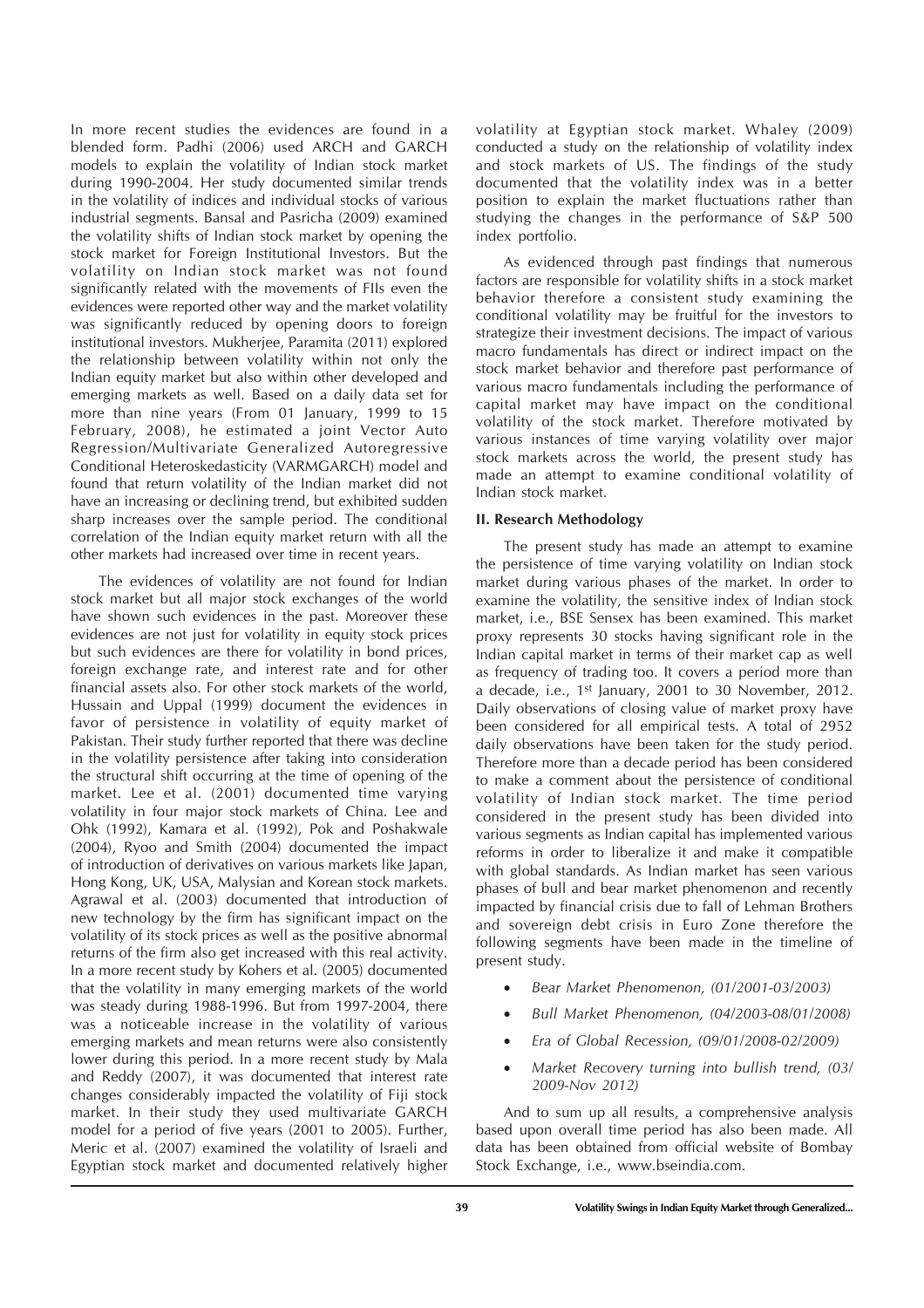Further, instead of taking raw data based on daily closing value of market proxy, the present study has used daily return series of market proxy based on the log differenced series as under

$$
R_t = L_n \left( \frac{C_t}{C_{t-1}} \right)
$$

(where,  $R_t$  = Daily return of BSE Sensex,  $Ln$  = Natural Log,  $C_t$  = Closing Value of Market Proxy at time t, and  $C_{t-1}$  = Closing value of Market Proxy at time t-1.)

#### **III. Statistical Analysis and Model Identification**

Table I has shown the findings of descriptive statistics for overall period as well as for various sub periods considered in the study. There are positive mean returns reported by daily return series of sensitive index of Indian stock market over the study period. But the trend has not been found similar in case of various sub-periods considered in the study. The mean returns reported during first sub-period were negative as market was passing through bearish phase. But the maximum value of return during this phase indicates that there were certain instances during bear phase also when the market returns were positive. The overall distribution of returns was found negatively skewed and leptokurtic in nature. The second sub-period was a bullish market era and the features of the market return series also indicated various positive signals. The mean returns were highest (0.001608) during

this phase and skewness and kurtosis coefficients supported diversion from the symmetrical distribution of the series. The global recession occurred after the collapse of biggest financial institutions of the world caused negativism in the performance of Indian stock market also. As given in the table below, during the third sub period of the study the mean returns were reported negative but these negative returns were higher than negative returns of bearish phase discussed in the first sub-period of the study. The last sub period is the duration when the Indian stock market entered into a phase of recovery and BSE Sensex reported positive mean returns. The distribution of mean return series was found positive in this phase which was an exception when compared with the other phases of the market. When analyzed on the basis of skewness and kurtosis coefficients the distribution of mean return series was found diverted from the perfect symmetrical distribution during all sub-periods and overall duration of the study. These results were further supported by Jarque-Bera statistics which supported less than normal distribution series of mean returns during all time segments at 1 per cent and 5 per cent levels of significance except in the case of third phase (only at 1 per cent level of significance). The volatility was also found almost similar in all phases of the market except for third phase (highest, 0.028425) which again showed the impact of global slow down on the Indian economy. Further tests to examine the volatility in the Indian stock market have been discussed through various tools discussed below.

|              | Overall<br><b>Duration</b> | <b>First Sub-</b><br>Period | Second Sub-<br>Period | <b>Third Sub-</b><br>Period | Fourth Sub-<br>Period |
|--------------|----------------------------|-----------------------------|-----------------------|-----------------------------|-----------------------|
| Mean         | 0.000532                   | $-0.000498$                 | 0.001608              | $-0.003091$                 | 0.000873              |
| Median       | 0.00116                    | 0.000137                    | 0.002563              | $-0.003125$                 | 0.000889              |
| Maximum      | 0.1599                     | 0.050765                    | 0.079311              | 0.079005                    | 0.1599                |
| Minimum      | $-0.118092$                | $-0.062205$                 | $-0.118092$           | $-0.116044$                 | $-0.060084$           |
| Std. Dev.    | 0.016138                   | 0.013936                    | 0.014503              | 0.028425                    | 0.014002              |
| Skewness     | $-0.109486$                | $-0.362525$                 | $-0.731253$           | $-0.095981$                 | 1.670986              |
| Kurtosis     | 10.25169                   | 5.63004                     | 9.069741              | 3.739738                    | 21.4033               |
| Jarque-Bera  | 6471.91                    | 172.1149                    | 1932.792              | 6.716714                    | 13512.96              |
| Probability  | $\Omega$                   | $\mathbf{0}$                | $\Omega$              | 0.034792                    | $\mathbf{0}$          |
| Sum          | 1.571167                   | $-0.276281$                 | 1.913234              | $-0.853194$                 | 0.809585              |
| Sum Sq. Dev. | 0.768327                   | 0.107599                    | 0.250105              | 0.222192                    | 0.18154               |
| Observations | 2951                       | 555                         | 1190                  | 276                         | 927                   |

**Table I Summary of Descriptive Statistics**

*Source: Secondary Data from 01/01/2001 to 30/11/2012*

Before studying in detail about the volatility in the daily return series of BSE Sensex series it is mandatory to study whether the daily return series is serially correlated or not. The evidences of existence of serial correlation in the past values of a financial time series shows that the financial time series is not a stationary series. The present study has applied unit root test to examine the existence

of unit root in the financial time series during various time segments. For this Augmented Dickey Fuller (ADF) test is applied (see Table II). Schewarz information criteria are used for auto selection of lag order size. The findings of ADF unit root test reject the null hypothesis that there is unit root in the daily return series of market proxy during all time segments.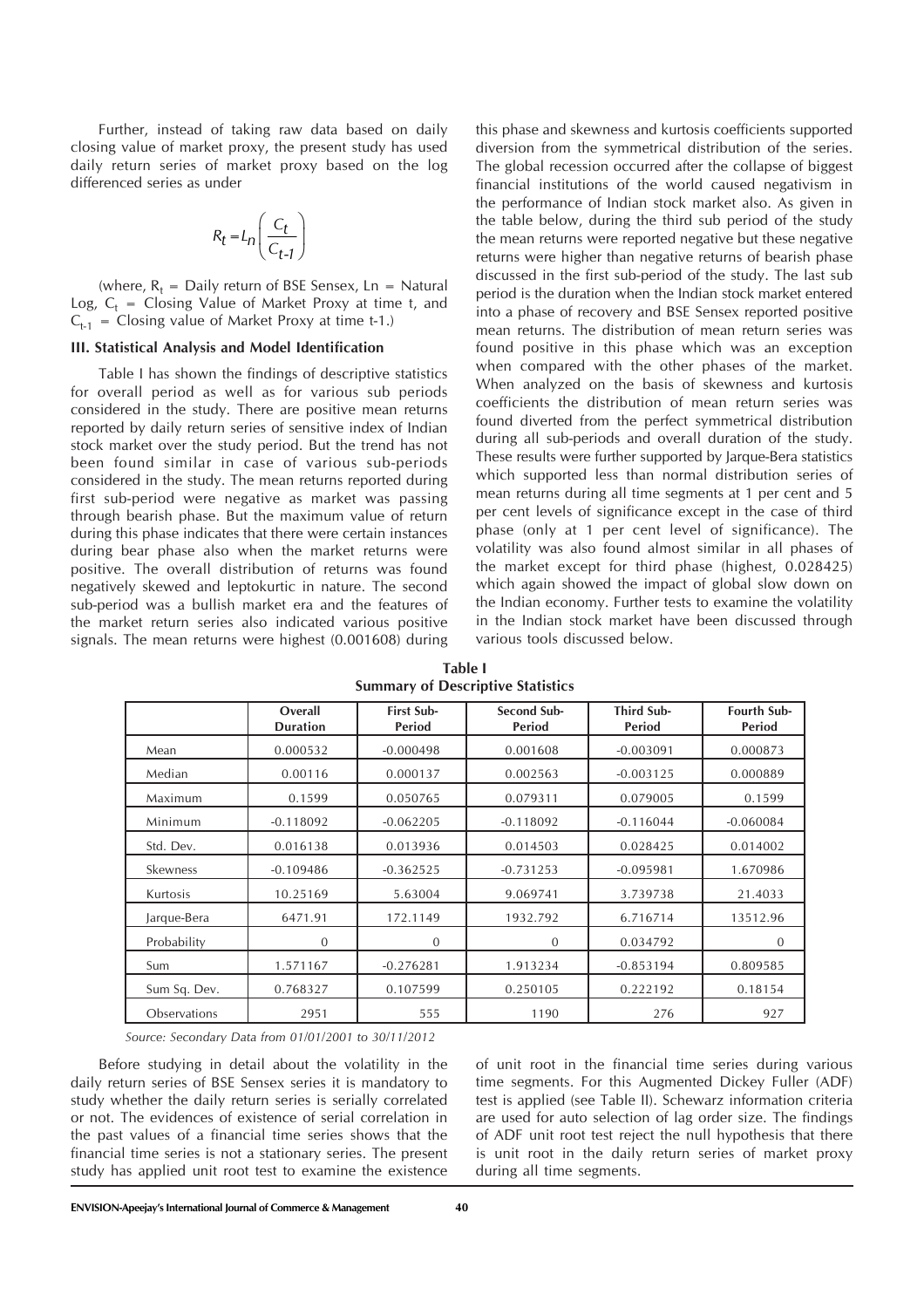| <b>Time Segment</b>   | Co-efficient                               | Std. Error | t-statistic | Probability |  |  |  |
|-----------------------|--------------------------------------------|------------|-------------|-------------|--|--|--|
| Overall Duration      | $-0.925272$                                | 0.018366   | $-50.37978$ |             |  |  |  |
| First Sub-Period      | $-0.897271$                                | 0.042404   | $-21.15994$ |             |  |  |  |
| Second Sub-Period     | $-1.024436$                                | 0.039518   | $-25.92307$ |             |  |  |  |
| Third Sub-Period      | $-0.938585$                                | 0.060395   | $-15.54084$ |             |  |  |  |
| Fourth Sub-Period     | $-0.945648$                                | 0.032811   | $-28.82133$ |             |  |  |  |
| Test critical values: | $1\%$ level = -3.44275, 5% level = -2.8669 |            |             |             |  |  |  |
|                       |                                            |            |             |             |  |  |  |

**Table II Results of Augmented Dickey Fuller Unit Root Test**

*Source: Secondary Data from 01/01/2001 to 30/11/2012*

In addition to this, the findings of the Q statistic are used to study the remaining serial correlation in the mean equation and to check the specification of mean equation of model specified for the empirical study. The findings of Q-statistic displayed that at some lags, out of 16 lags selected in the study, the probability of Q statistic was found very low at 1 per cent level of significance (See Table III). And this phenomenon is more actual when Q statistic was applied on overall time period. Further the squared Q statistic has been used. This test is used to study the ARCH in the variance equation. Table IV has depicted the results of squared Q statistics. For a variance equation to be correct the squared Q statistic must not have all significant values. Table IV has supported these results.

| <b>Time</b><br>Segment | Overall<br><b>Duration</b> |                | First Sub-<br>Period |       | Second Sub-<br>Period |       | <b>Third Sub-</b><br>Period |       | Fourth Sub-<br>Period |       |
|------------------------|----------------------------|----------------|----------------------|-------|-----------------------|-------|-----------------------------|-------|-----------------------|-------|
| Lags                   | $Q-$<br>statistic          | Prob.          | $Q-$<br>statistic    | Prob. | $Q-$<br>statistic     | Prob. | $Q-$<br>statistic           | Prob. | $Q-$<br>statistic     | Prob. |
| $\mathbf{1}$           | 23.521                     | $\mathbf{0}$   | 8.0095               | 0.005 | 8.6978                | 0.003 | 1.0279                      | 0.311 | 2.6408                | 0.104 |
| $\overline{2}$         | 23.522                     | $\overline{0}$ | 8.0114               | 0.018 | 11.638                | 0.003 | 1.0288                      | 0.598 | 3.5123                | 0.173 |
| 3                      | 25.116                     | $\overline{0}$ | 8.1614               | 0.043 | 12.82                 | 0.005 | 1.063                       | 0.786 | 3.6811                | 0.298 |
| $\overline{4}$         | 28.996                     | $\overline{0}$ | 11.229               | 0.024 | 13.72                 | 0.008 | 3.2463                      | 0.517 | 4.7077                | 0.319 |
| 5                      | 30.604                     | $\overline{0}$ | 11.421               | 0.044 | 15.134                | 0.01  | 6.5066                      | 0.26  | 5.5975                | 0.347 |
| 6                      | 33.863                     | $\overline{0}$ | 12.763               | 0.047 | 19.411                | 0.004 | 7.7299                      | 0.259 | 5.6018                | 0.469 |
| $\overline{7}$         | 34.906                     | $\overline{0}$ | 12.763               | 0.078 | 19.411                | 0.007 | 9.1608                      | 0.241 | 5.846                 | 0.558 |
| 8                      | 36.028                     | $\overline{0}$ | 13.063               | 0.11  | 19.552                | 0.012 | 12.536                      | 0.129 | 5.9487                | 0.653 |
| 9                      | 39.601                     | $\overline{0}$ | 14.044               | 0.121 | 19.922                | 0.018 | 12.606                      | 0.181 | 6.5119                | 0.688 |
| 10                     | 40.859                     | $\overline{0}$ | 15.372               | 0.119 | 20.791                | 0.023 | 12.674                      | 0.242 | 7.5197                | 0.676 |
| 11                     | 41.232                     | $\overline{0}$ | 15.598               | 0.157 | 20.983                | 0.034 | 12.777                      | 0.308 | 10.206                | 0.512 |
| 12                     | 41.561                     | $\mathbf{0}$   | 15.598               | 0.21  | 21.003                | 0.05  | 12.878                      | 0.378 | 10.226                | 0.596 |
| 13                     | 43.681                     | $\overline{0}$ | 15.869               | 0.256 | 22.834                | 0.044 | 13.388                      | 0.418 | 11.052                | 0.606 |
| 14                     | 46.095                     | $\overline{0}$ | 16.754               | 0.27  | 23.794                | 0.049 | 15.393                      | 0.352 | 11.068                | 0.681 |
| 15                     | 47.146                     | $\overline{0}$ | 18.42                | 0.241 | 24.836                | 0.052 | 15.737                      | 0.4   | 11.131                | 0.743 |
| 16                     | 47.357                     | $\mathbf{0}$   | 18.481               | 0.296 | 25.253                | 0.065 | 17.371                      | 0.362 | 11.171                | 0.799 |

**Table III Q Statistic of Residuals during Various Time Segments**

*Source: Secondary Data from 01/01/2001 to 30/11/2012*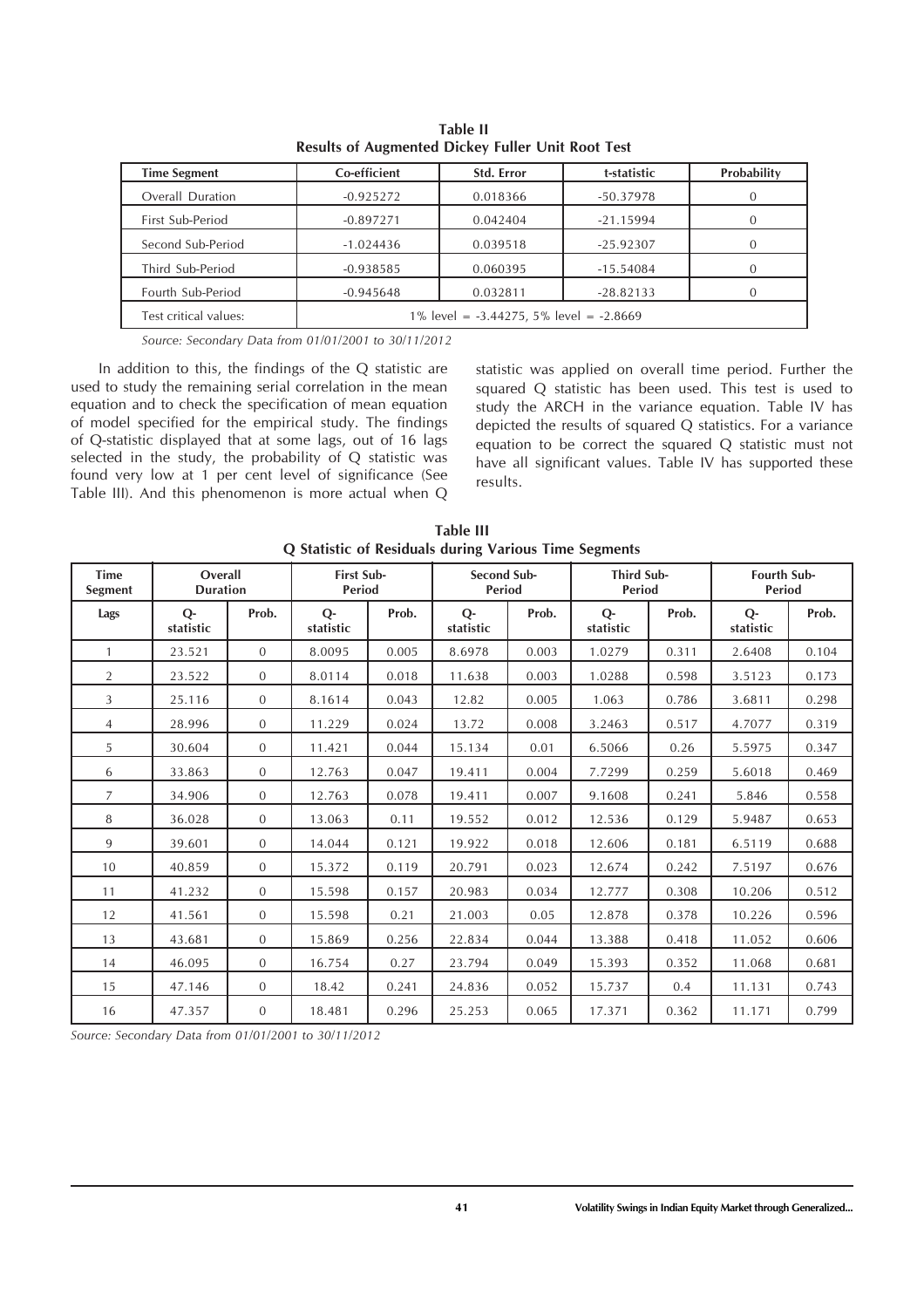| <b>Time</b><br>Segment | First Sub-<br>Period |       | Second Sub-<br>Period |       | Third Sub-<br>Period |       | Fourth Sub-<br>Period |       | Overall<br><b>Duration</b> |       |
|------------------------|----------------------|-------|-----------------------|-------|----------------------|-------|-----------------------|-------|----------------------------|-------|
| Lags                   | $Q-$<br>statistic    | Prob. | $Q-$<br>statistic     | Prob. | $Q-$<br>statistic    | Prob. | $Q-$<br>statistic     | Prob. | $Q-$<br>statistic          | Prob. |
| $\mathbf{1}$           | 0.1143               | 0.735 | 0.4857                | 0.577 | 0.0437               | 0.938 | 0.298                 | 0.585 | 0.153                      | 0.696 |
| $\overline{2}$         | 4.9314               | 0.089 | 0.8842                | 0.639 | 0.0482               | 0.797 | 0.6535                | 0.721 | 0.163                      | 0.922 |
| 3                      | 5.4416               | 0.142 | 3.3434                | 0.342 | 0.0903               | 0.991 | 0.7184                | 0.869 | 0.4529                     | 0.929 |
| $\overline{4}$         | 5.7687               | 0.246 | 3.979                 | 0.431 | 2.0687               | 0.723 | 0.9458                | 0.918 | 1.4315                     | 0.839 |
| 5                      | 6.2445               | 0.283 | 3.9876                | 0.571 | 2.1146               | 0.833 | 0.9991                | 0.963 | 1.8342                     | 0.872 |
| 6                      | 6.2496               | 0.396 | 4.7553                | 0.576 | 2.5505               | 0.863 | 1.0223                | 0.985 | 2.342                      | 0.886 |
| $\overline{7}$         | 7.0384               | 0.425 | 7.5599                | 0.373 | 2.7685               | 0.906 | 1.0453                | 0.994 | 2.6842                     | 0.913 |
| 8                      | 7.7383               | 0.459 | 8.3913                | 0.396 | 3.0644               | 0.93  | 1.1729                | 0.997 | 4.0477                     | 0.853 |
| 9                      | 9.404                | 0.401 | 8.8536                | 0.451 | 3.4168               | 0.945 | 1.629                 | 0.996 | 6.139                      | 0.726 |
| 10                     | 9.4644               | 0.489 | 10.963                | 0.36  | 4.291                | 0.933 | 2.5017                | 0.991 | 7.7367                     | 0.655 |
| 11                     | 9.5368               | 0.572 | 12.281                | 0.343 | 5.1373               | 0.924 | 2.5136                | 0.996 | 9.0502                     | 0.617 |
| 12                     | 10.118               | 0.606 | 14.561                | 0.266 | 5.1565               | 0.953 | 2.5179                | 0.998 | 10.153                     | 0.603 |
| 13                     | 10.327               | 0.667 | 29.481                | 0.006 | 7.839                | 0.854 | 3.0199                | 0.998 | 12.314                     | 0.502 |
| 14                     | 10.406               | 0.732 | 31.201                | 0.005 | 7.9525               | 0.892 | 3.497                 | 0.998 | 12.336                     | 0.579 |
| 15                     | 11.529               | 0.714 | 31.319                | 0.008 | 8.3397               | 0.909 | 3.5974                | 0.999 | 12.337                     | 0.653 |
| 16                     | 12.179               | 0.732 | 31.328                | 0.012 | 8.8402               | 0.92  | 3.668                 | 0.999 | 12.393                     | 0.716 |

**Table IV Q Statistic of Squared Residuals during Various Time Segments**

*Source: Secondary Data from 01/01/2001 to 30/11/2012*

Further in order to identify the ARCH effect in the standardized residuals, the ARCH-LM model has been used. The findings of ARCH-LM test have been given in Table V hereunder. The results documented by ARCH-LM test have not documented presence of autoregressive conditional Heteroskedasticity in the residuals. The ARCH test is a Lagrange Multiplier (LM) test for autoregressive conditional heteroskedasticity (ARCH) in the residuals (Eagle, 1982). This particular heteroskedasticity specification was motivated by the observation that in many financial time series, the magnitude of residuals

appeared/to be related to the magnitude of recent residuals. ARGH in itself does hot invalidate standard LS inference. However, *ignoring* ARCH effects may result in loss of efficiency. The ARCH LM test statistic is computed from an auxiliary test regression. To test the null hypothesis that there is no ARCH up to order q in the residuals, we run the regression: *<sup>q</sup> 2 2*  $t_{\text{Houll}}$   $\sim$  0  $t_{\text{tot}}$   $\sim$   $t_{\text{tot}}$ *0-1*  $e_{t}^{A}$  $E_{t}^{C}$  $E_{0}^{D}$   $F_{t}^{D}$   $E_{0}^{D}$   $E_{t}^{C}$   $E_{t}^{D}$   $F_{t}^{D}$ 

|                                                             | Table V |  |  |
|-------------------------------------------------------------|---------|--|--|
| <b>Results of ARCH-LM Test during Various Time Segments</b> |         |  |  |

|                          | F-statistic                                          | 0.04995  | Prob. F(1,2948)     | 0.8232 |  |  |  |
|--------------------------|------------------------------------------------------|----------|---------------------|--------|--|--|--|
| <b>Overall Duration</b>  | Obs*R-squared                                        | 0.049983 | Prob. Chi-Square(1) | 0.8231 |  |  |  |
|                          | F-statistic                                          | 6.75E-05 | Prob. F(1,552)      | 0.9934 |  |  |  |
| <b>First Sub-Period</b>  | $Obs*R$ -squared                                     | 6.77E-05 | Prob. Chi-Square(1) | 0.9934 |  |  |  |
|                          | F-statistic                                          | 0.222899 | Prob. F(1,1187)     | 0.6369 |  |  |  |
| <b>Second Sub-Period</b> | $Obs*R-squared$                                      | 0.223233 | Prob. Chi-Square(1) | 0.6366 |  |  |  |
| <b>Third Sub-Period</b>  | F-statistic                                          | 0.585533 | Prob. F(1,273)      | 0.4448 |  |  |  |
|                          | $Obs*R$ -squared                                     | 0.58856  | Prob. Chi-Square(1) | 0.443  |  |  |  |
| <b>Fourth Sub-Period</b> | F-statistic                                          | 0.501339 | Prob. F(1,924)      | 0.4791 |  |  |  |
|                          | $Obs*R-squared$                                      | 0.502152 | Prob. Chi-Square(1) | 0.4786 |  |  |  |
|                          | Source: Secondary Data from 01/01/2001 to 30/11/2012 |          |                     |        |  |  |  |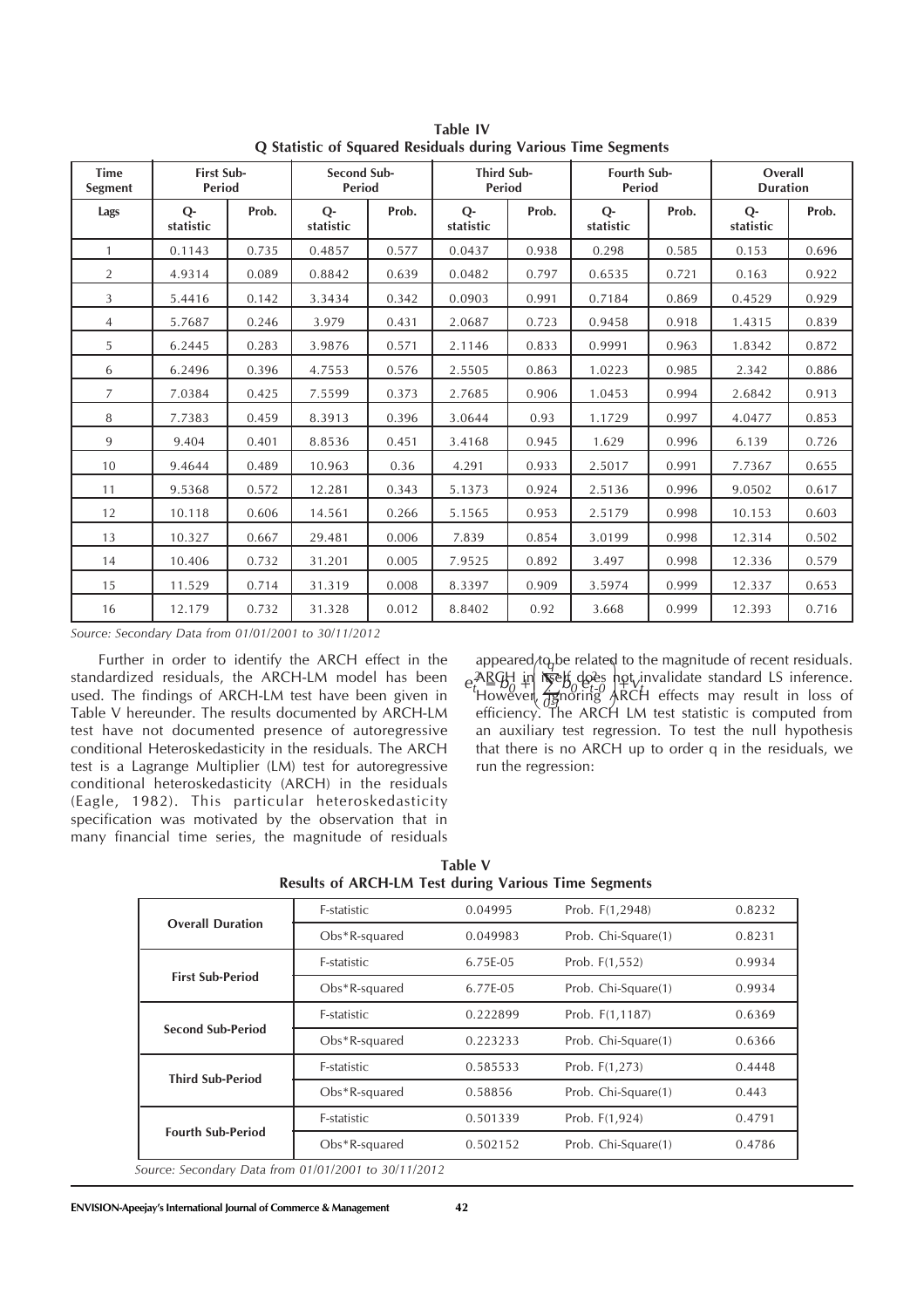Therefore after conducting various preliminary tests, it was identified that the data series used in the present study is characterized by inter temporal dependence in its mean and variance and tend to depict volatility clustering in the daily return series of the market proxy. To be summarize, it was identified that the daily return series of market proxy of present study has documented the characteristics of unconditional distribution which is justifiable to the specification of GARCH model to study the persistence of volatility in the stock market. Moreover the findings of Q statistic based on residuals and squared residuals have verified that the mean and variance equations are correctly specified in GARCH (1, 1) model used in the current study as all coefficients of Q statistic are not significant in selected lag order size. The following mean and variance equations of simplest GARCH (1, 1) specification have been used in the present study :

In which the mean equation given in the above equation is written as a function of exogenous variables with an error term. Since  $\sigma_t^2$  is the one-period ahead forecast variance based on the past information. It is called the conditional variance. The conditional variance equation specified in above is a function of three terms:

- A constant term: ω
- News about volatility from the previous period, measured as the lag of the squared residual from • A constant term:  $\omega$ <br>
• News about volatility from the previous period,<br>
measured as the lag of the squared residual from<br>
the mean equation: (the ARCH term).<br>
• Last period's forcast variance: to<br>
The (1,1) in GARCH (1

the mean equation: (the ARCH term).

Last period's forcast variance:

first-order autoregressive GARCH term (the first term in parentheses) and a first-order moving average ARCH term (the second term in parentheses). An ordinary ARCH model is a special case of a GARCH specification in which there are no lagged variances in the conditional variance equation- i.e., a GARCH (0,1).

#### **IV. Findings and Conclusion**

 $\chi_{\xi}$  **ACPU** $(\epsilon_{\xi,1}^2)$  **equation.** Both  $\alpha$  and  $\beta$  coefficients (i.e.,  $\frac{1}{2}$  and  $\alpha$  is the product of the same processes. (i.e., and produced disturbance) were The findings of GARCH (1,1,) model are given in Table VI. The findings of GARCH (1,1) model have reported positive α and β coefficients in the variance equation which is indicative of incidences of volatility shifts in the daily return series of BSE Sensex. The magnitude of á and β helps to understand the impact of past volatility on the present volatility and impact of past shocks or news on the conditional volatility. As shown in Table VI, the equity index of Indian stock market has shown that the magnitude of  $\alpha$  is lesser than magnitude of β during various time segments considered in the study which shows that there is more impact of past volatility on the current volatility in comparison to impact of past shocks/news on the conditional volatility in daily return series of the stock index. The magnitude of  $\alpha$  coefficient shows the impact of past news on the conditional volatility. As depicted in the Table VI the magnitude of  $α$ coefficient has declined over a period of time and its magnitude is lesser than the magnitude of  $β$  coefficient which reports that the lagged variance in stock index return series have reduced on the conditional volatility of equity index and eventually it has shifted to the unconditional volatility. In other words α coefficient shows the ARCH term and β coefficient is the GARCH term in

found statistically significant at 1 per cent and 5 per cent levels of significance which indicates that past news about the volatility in the stock market has some explanatory power to determine the current volatility. The significance of α coefficient indicates the impact of past good or bad news has same impact on the current volatility. In addition to this, the significance of β indicates the impact of volatility in preceding time period on the volatility in current time period. It implies that both past good and bad news and past volatility have an effect on the current investment decision of the investors.

**Table VI Findings of GARCH (1,1) Equation**

| <b>Time Segments</b> | <b>Mean Equation</b> |             |            |             |                |
|----------------------|----------------------|-------------|------------|-------------|----------------|
|                      | Variable             | Coefficient | Std. Error | z-Statistic | Prob.          |
| Overall Duration     | $\theta$             | 0.001127    | 0.000212   | 5.324839    | $\overline{0}$ |
| First Sub-Period     | $\theta$             | $-3.96E-05$ | 0.000508   | $-0.07811$  | 0.9377         |
| Second Sub-Period    | $\theta$             | 0.00222     | 0.000353   | 6.281579    | $\mathbf{0}$   |
| Third Sub-Period     | $\theta$             | $-0.002083$ | 0.001438   | $-1.44814$  | 0.1476         |
| Fourth Sub-Period    | $\theta$             | 0.000705    | 0.000375   | 1.877054    | 0.0605         |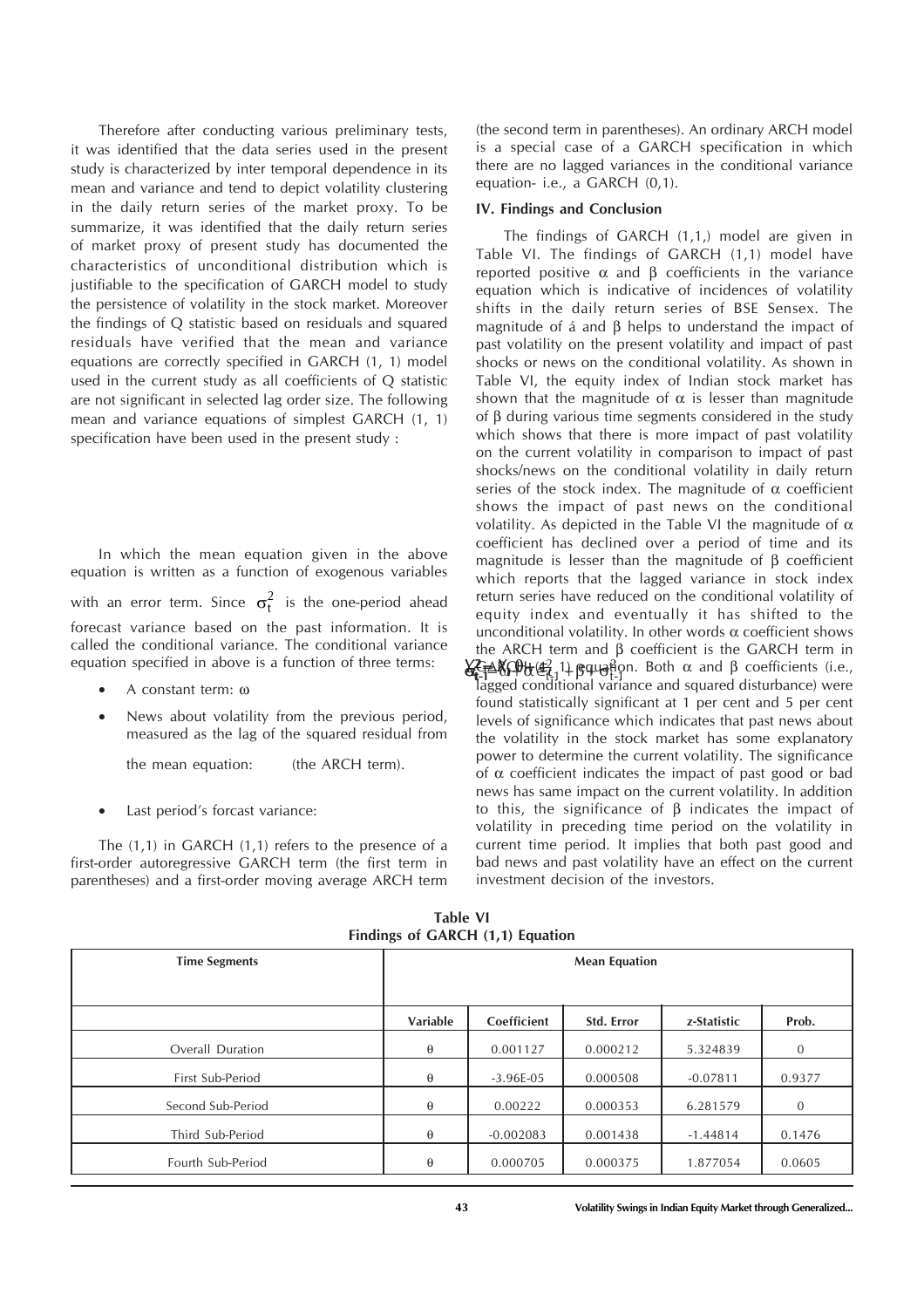|                                        |          | <b>Variance Equation</b> |            |             |                |  |  |  |
|----------------------------------------|----------|--------------------------|------------|-------------|----------------|--|--|--|
|                                        | Variable | Coefficient              | Std. Error | z-Statistic | Prob.          |  |  |  |
| Overall Duration                       | $\omega$ | 5.83E-06                 | 8.19E-07   | 7.121231    | $\overline{0}$ |  |  |  |
| (Alternate Phases, 03/2001-10/2010)    | $\alpha$ | 0.127831                 | 0.009357   | 13.66189    | $\mathbf{0}$   |  |  |  |
|                                        | β        | 0.850987                 | 0.010345   | 82.26141    | $\mathbf{0}$   |  |  |  |
| First Sub-Period                       | $\omega$ | 1.56E-05                 | $4.22E-06$ | 3.703624    | 0.0002         |  |  |  |
| (Bear Phase, 03/2001-03/3003)          | $\alpha$ | 0.172981                 | 0.033869   | 5.107328    | $\Omega$       |  |  |  |
|                                        | β        | 0.742811                 | 0.048977   | 15.16661    | $\mathbf{0}$   |  |  |  |
| Second Sub-Period                      | $\omega$ | 1.17F-05                 | 2.26E-06   | 5.176788    | $\Omega$       |  |  |  |
| (Bull Phase, 04/2003-08/01/2008)       | $\alpha$ | 0.151305                 | 0.017595   | 8.59943     | $\mathbf{0}$   |  |  |  |
|                                        | ß        | 0.791361                 | 0.024065   | 32.88489    | $\Omega$       |  |  |  |
| Third Sub-Period                       | $\omega$ | 3.29E-05                 | 2.56E-05   | 1.285391    | 0.1987         |  |  |  |
| (Global Recession, 09/01/2008-02/2009) | $\alpha$ | 0.142919                 | 0.053304   | 2.6812      | 0.0073         |  |  |  |
|                                        | β        | 0.818848                 | 0.066534   | 12.30719    | $\Omega$       |  |  |  |
| Fourth Sub-Period                      | $\omega$ | 1.52E-06                 | 6.51E-07   | 2.325944    | 0.02           |  |  |  |
| (Market Recovery/ Consolidation Phase, | $\alpha$ | 0.055044                 | 0.011203   | 4.91334     | $\mathbf{0}$   |  |  |  |
| 03/2009-11/2012)                       | β        | 0.935314                 | 0.013114   | 71.32102    | $\overline{0}$ |  |  |  |

*Source: Secondary Data from 01/01/2001 to 30/11/2012*

The sum total of magnitude of  $\alpha$  and  $\beta$  coefficients shows the volatility clustering. The total of these two coefficients measures the persistence of consistent volatility. As shown in the following section that  $\alpha + \beta$ is very close to 1 during fourth sub-period and it indicates that the presence of ARCH and GARCH effects in the

explosive persistence of conditional volatility.<br> $\sigma_t = \omega + \alpha \epsilon_{t-1} - \beta \sigma_{t-1}$ daily return series of stock index. The past volatility shifts have significant impact on the persistence of present volatility and moreover this tendency has been noticed significantly throughout the study period. But it is not found as greater than one which would have indicated an

**Table VII**

| <b>Time Segment</b> | $\alpha + \beta$ |
|---------------------|------------------|
| Overall Duration    | 0.978818         |
| First Sub-Period    | 0.915792         |
| Second Sub-Period   | 0.942666         |
| Third Sub-Period    | 0.961767         |
| Fourth Sub-Period   | 0.990358         |

*Source: Secondary Data from 01/01/2001 to 30/11/2012*

Concisely, considering the evidences reported by various tests considered in the present paper it can be reported that there are consistent evidences of time varying volatility in Indian equity market. In such a volatile financial environment the investors must consider the historical significance of past volatility while taking any investment decision in Indian equity market. Moreover this can help investors to determine their return expectations from the equity market after examining the risk involved in it due to conditional volatility. A further study of existence of volatility in the derivative market can also help investors to understand whether the bid-ask spread in derivative market has helped to reduce this volatility clustering or not. Also if high frequency data is considered then the estimates of conditional volatility through GARCH model can support the findings of the present study.

### **References :**

Akgiray, V. (1989). Conditional Heteroskedasticity in Time Series of Stock Returns: Evidence and Forecasts. *Journal of Business,* 62(1), 55-80.

Anand Bansal, and Pasricha, J. S. (2009). Foreign Institutional Investors Impact on Stock Prices in India. *Journal of Academics Research in Economics, 1*(2), 181- 189.

Agrawal, Deepak, Bharath, Sreedhar T. and Viswanathan, Siva (2003). *Technological Change and Stock Return Volatility: Evidnece From E-Commerce Adoptions.* (http://papers.ssrn.com/sol3/ papers.cfm?abstract\_id= 387543, visited the online paper in the month of March 2013)*.*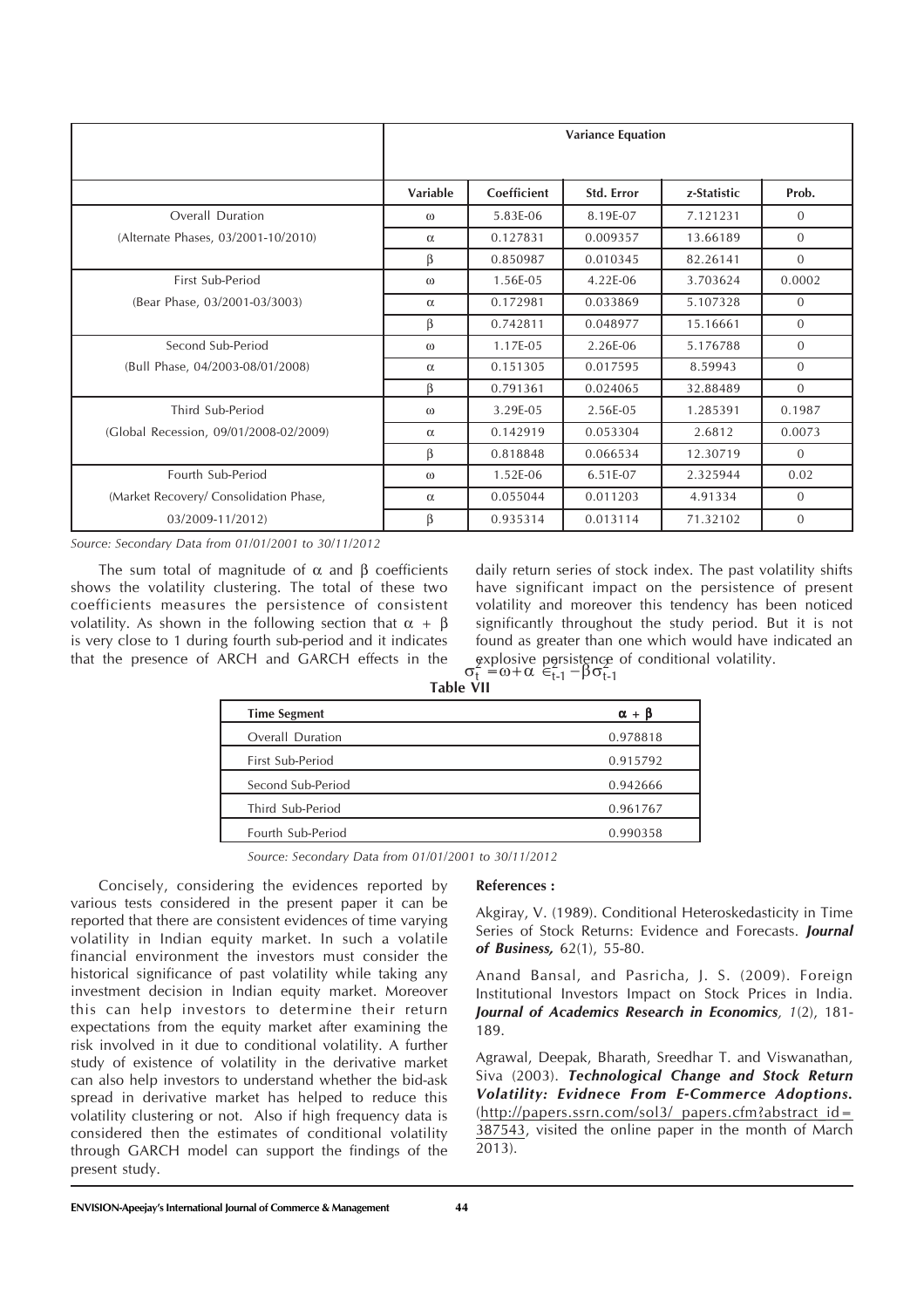Ballie, R. T. and De Gennaro, R. P. (1990). Stock Returns and Volatility. *Journal of Financial and Quantitative Analysis,* 25(2), 203-214.

Batra, A. (2004). *Stock Return Volatility Patterns in India.* www.icrier.org/pdf/wp124.pd. visited the online paper in the month of March 2013)*.*

Bollerslev, T. (1986). Generalized Autoregressive Conditional Hetroscedasticity. *Journal of Econometrics*. 31, 307-327.

Booth, G. G., Martikainen, T. and Tse, Y. (1997). Price and Volatility Spillovers in Scandinavian Stock Markets. *Journal of Banking and Finance,* 21(6), 811-823.

Choudhry, T. (1996). Stock Market Volatility and the Crash of 1987: Evidence from Six Emerging Markets. *Journal of International Money and Finance*, 15, 969-981.

Connolly, R. A. (1989). An Examination of the Robustness of the Weekend Effect. *Journal of Financial and Quantitative Analysis*, 24(2), 133-169.

Corhay, A. and Tourani, A. R. (1994). Statistical Properties of Daily Stock Returns: Evidence from European Stock Markets. *Journal of Business Finance and Accounting*, 21(2), 271-282.

De Lima, P. J. F. (1998). NonLinearities and Nonstationarities in Stock Returns. *Journal of Business and Economic Statistics*, 16(2), 227-236.

De Santis, G. and Imrohoroglu, S. (1997). Stock Returns and Volatility in Emerging Financial Markets. *Journal of International Money and Finance*, 16, 561-579.

Engle, R. F. (1982). Autoregressive Conditional Heteroscedasticity with Estimates of the Variance of United Kingdom Inflation. *Econometrica*, 50(4). 987-1008.

Engle, R. F., Lillian, D. M. and Robins, R. P. (1987). Estimating Time Varying Risk Premia in the Term Structure: The ARCH-M Model. *Econometrica*, 55(2), 391-407.

French, K., Schwert, G. and Stambaugh, R. (1987). Expected Stock Returns and Volatility. *Journal of Financial Economics*, 19(1), 3-29.

Geyer, A. (1994). Volatility Estimates of the Vienna Stock Market. *Applied Financial Economics*, 4(6), 449- 455.

Kaur, Harvinder (2004). Time Varying Volatility in the Indian Stock Market. *Vikalpa,* 29(4), October, 25-42

Husain, F. and Uppal, J. (1999). Stock Returns Volatility in an Emerging Market: The Pakistani Evidence. *Pakistan Journal of Applied Economics*, 15(1 & 2), 19-40.

Kamara, A., Miller Jr, T. W. and Siegel, A. F. (1992). The Effect of Futures Trading on the Stability of Standard and Poor 500 Returns. *The Journal of Futures Markets*, 12, 645–658.

*Kohers*, N., *Kohers*, G., and *Kohers*, T. (2005). Emerging Stock Market Volatility: Common Trends over Time. *http:/ /www.fma.org/Chicago/Papers/KohersFMA05.pdf.*

Kumar S., Mohan, G. and Pappu, S. (2002). Understanding Volatility –The Case of the Introduction of Futures Trading in the National Stock Exchange. India. *http:// papers.ssrn.com/sol3/papers.cfm?abstract\_id=333520.*

Lee, C. F., Chen, G.and Rui, O. (2001). Stock Returns and Volatility on China's Stock Markets. *Journal of Financial Research*, 24(4), 523-543.

Lee, S. B. and Ohk, K. Y. (1992). Stock index futures listing and structural change in time-varying volatility. *The Journal of Futures Markets*, 12, 493–509.

Lamoureux, C. G. and Lastrapes, W. D. (1990). Persistence in Variance, Structural Change and the GARCH Model. *Journal of Economic and Business Statistics*, 8(2), 225- 233.

Mala. R. and Reddy, M. (2007). Measuring Stock Market Volatility in Emerging Economy. *International Research Journal of Finance and Economics*, 8, 126–33.

Meric, G., Ratner, M., and Meric, I. (2007). Co-movements of the U.S., U.K., and Middle East Stock markets. *Middle Eastern Finance and Economics,* 1, 60-73.

Nicholls, D. and Tonuri, D. (1995). Modelling Stock Market Volatility in Australia. *Journal of Business Finance and Accounting*, 22(3), 377-395.

Padhi, P. (2006). Stock Market Volatility in India: A Case of Select Scripts. *http://papers.ssrn.com/sol3/ papers.cfm?abstract\_id=873985.*

Mukherjee, Paramita (2011). An Exploration on Volatility across Indian and Some Developed and Emerging Equity Markets. *Asia-Pacific Development Journal*, 18(2).

Pok, W. C. and Poshakwale, S. (2004). The impact of the introduction of futures contracts on the spot market volatility: the case of Kuala Lumpur stock exchange. *Applied Financial Economics*, 14, 143–54.

Raju, M.T. (2004). Stock Market Volatility-An International Comparison. *http://www.sebi.gov.in/workingpaper/ stock.pdf.*

Ryoo, H.J. and Smith, G. (2004). The Impact of Stock Index Futures on the Korean Stock Market. *Applied Financial Economics*, 14, 243–251.

Sakata, S. and White, H. (1998). High Breakdown Point Conditional Dispersion Estimation with Application to S&P500 Daily Returns Volatility. Econometrica, 66(3), 529-567.

Whaley, R. E. (2009). Understanding VIX, *The Journal of Portfolio Management*. 35(3). 98-105. *http://dx.doi.org/ 10.3905/JPM.2009.35.3.098*

#### **About the Authors**

**Kiran Mehta,** Ph.D. has Nine years of teaching and research experience. She is Ph.D(Finance), M.Phil., MBA, and M.Com. She is specialized in Finance related subjects and her interest areas include Business Environment and Marketing Research. In her doctoral work she made in